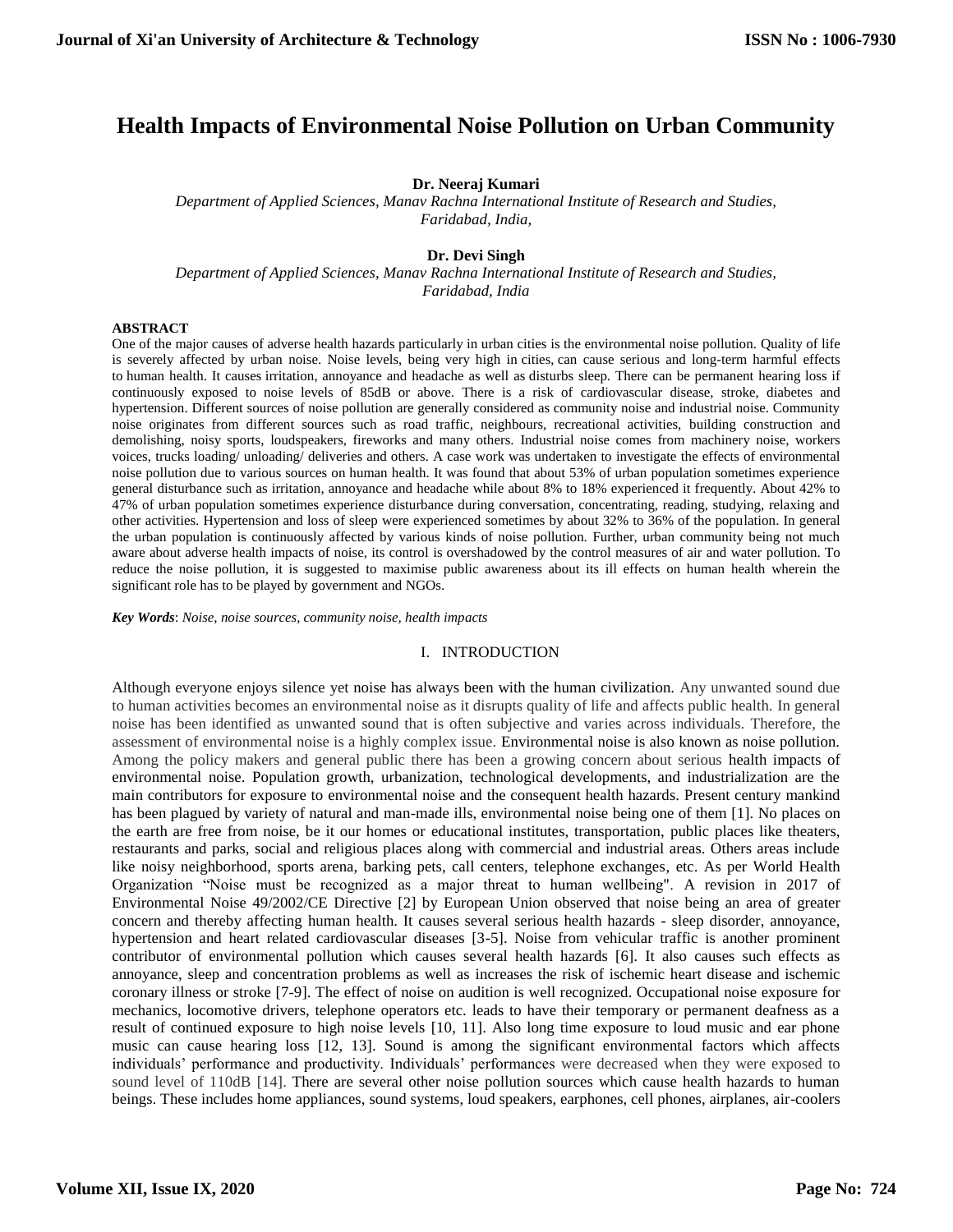and air-conditioners, factories, grinders and mowers, drills, etc. Although hospitals and educational institutions needs to be free from noise pollution, yet silence is rare inside the hospitals which affects critical patients, new borns and mothers admitted in ICU's, wards and OPD's [15, 16]. Even animals are not spared by noise pollution effects as they seem to become irritable, quieter and move away from the noise sources [17].

Overall exposure of urban community to noise must be reduced. However, sometimes lack of sufficient knowledge about noise and its ill effects on humans along with no well defined criteria hampered the control of environmental noise. Prevention must be taken to avoid unwanted sound. For this, mitigation solutions can be undertaken by installation of acoustic barriers. Also noise control methods taking into account green economy [18], recycling [19], better management of traffic [20], new pavements [21], technologically improved vehicles and tires [22] must be adopted. In the present work adverse health impacts of environmental noise pollution on urban community have been studied and preventive measures suggested.

# II. RESEARCH METHODOLOGY

The present work is based on a sample survey of respondents from an urban city. Data for the present work were collected in Faridabad, India. Faridabad is one of the most populous urban cities in the Indian state of Haryana having a population of more than 2 Million. It is also one of the leading industrial centre which is near Indian capital New Delhi. The main objective of the present work was to analyse the impacts of environmental noise pollution due to various sources on human health and to suggest the preventive measures about noise pollution in urban areas. Questionnaires were distributed to urban population and filled questionnaire were collected and analyzed.

# III. DATA ANALYSIS AND INTERPRETATIONS

How often you experience the following problems due to noise pollution during last 1 year? Q1. General disturbance (irritation/annoyance)

| <b>Question 1</b>                        | Not at all | <b>Sometimes</b> | <b>Frequently</b> | <b>Very frequently</b> | <b>Daily</b> | <b>TOTAL</b> |
|------------------------------------------|------------|------------------|-------------------|------------------------|--------------|--------------|
| Number of<br>respondents<br>(Out of 324) | 46         | 172              | 58                | 26                     | 22           | 324          |
| <b>Percentage of</b><br>respondents      | 14.2       | 53.1             | 17.9              | 8.0                    | 6.8          | 100          |

Table 1: General disturbance experienced due to noise pollution



Fig. 1. General disturbance experienced due to noise pollution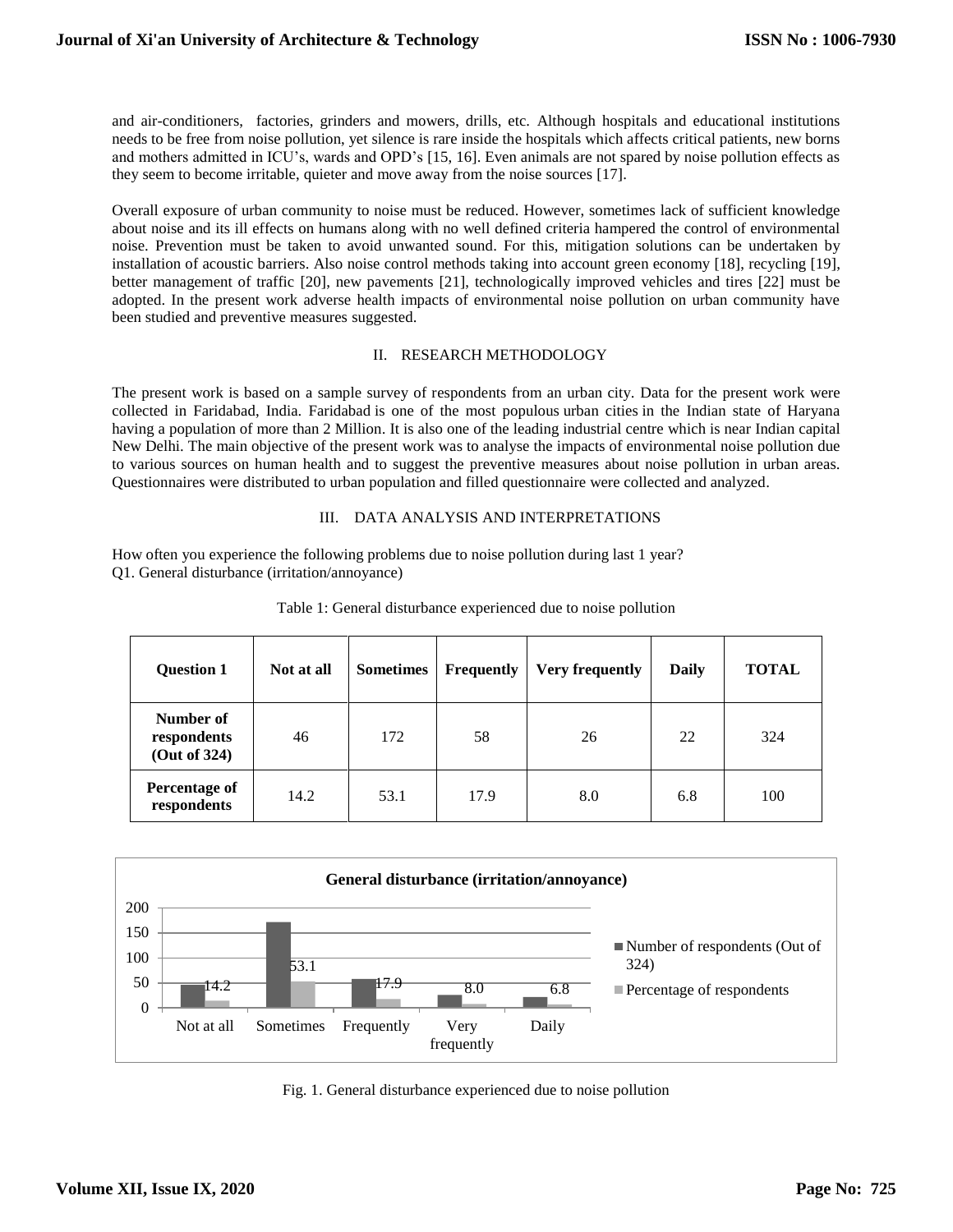**Interpretations:** General disturbance (irritation/annoyance) appears to be the major concern as it is being experienced at some point of time by about 53% of the urban community while 18% face it frequently. Thus it can be inferred that noise due to road traffic in residential community of all the cities studied is a major source of noise pollution.

| Percentage of<br>respondents                               | Not at all | <b>Sometimes</b> | Frequently | <b>Very</b><br>frequently | <b>Daily</b> | <b>TOTAL</b> |
|------------------------------------------------------------|------------|------------------|------------|---------------------------|--------------|--------------|
| <b>General disturbance</b><br>(irritation/annoyance)       | 14.2       | 53.1             | 17.9       | 8                         | 6.8          | 100          |
| Disturbance in<br>concentrating and studies                | 13.6       | 42.6             | 21         | 17.3                      | 5.6          | 100          |
| Disturbance in<br>conversations                            | 38.3       | 38.9             | 13.6       | 5.6                       | 3.7          | 100          |
| <b>Disturbance with</b><br>listening TV, radio,<br>music   | 36.4       | 38.3             | 13         | 5.6                       | 6.8          | 100          |
| Disturbance in reading,<br>relaxing or other<br>activities | 24.1       | 47.5             | 13         | 8.6                       | 6.8          | 100          |
| Disturbance in daily<br>work                               | 42         | 38.9             | 13         | 2.5                       | 3.7          | 100          |
| Headache                                                   | 34         | 53.1             | 8          | 2.5                       | 2.5          | 100          |
| <b>Hypertension</b>                                        | 56.8       | 32.7             | 5.6        | 3.1                       | 1.9          | 100          |
| Loss of sleep/insomnia                                     | 52.5       | 36.4             | 8          | 0.6                       | 2.5          | 100          |
| <b>Stress</b>                                              | 51.2       | 34               | 6.2        | 4.9                       | 3.7          | 100          |
| <b>Hearing loss</b>                                        | 76.5       | 17.3             | 2.5        | 2.5                       | 1.2          | 100          |

| Table 2: Various health impacts experienced due to noise pollution |  |  |
|--------------------------------------------------------------------|--|--|
|                                                                    |  |  |

### **Interpretations:**

Besides general disturbance (irritation/annoyance), disturbance in concentrating and studies is being experienced at some point of time by about 43%, frequently by 21% and very frequently by about 17% of the urban community. Reason being that for concentrating on any work including studies one needs the perfect silence.

Disturbance in conversations and disturbance with listening TV, radio, music appears to be another area which affects about 39% of the urban population as it again requires low levels of acoustic interference.

While reading and relaxing disturbance due to noise pollution was experienced by about 47.5% of people at some point of time while 13 % of urban population experienced it frequently.

About 39% of the population of Faridabad city was experiencing interference at some point of time in their daily work.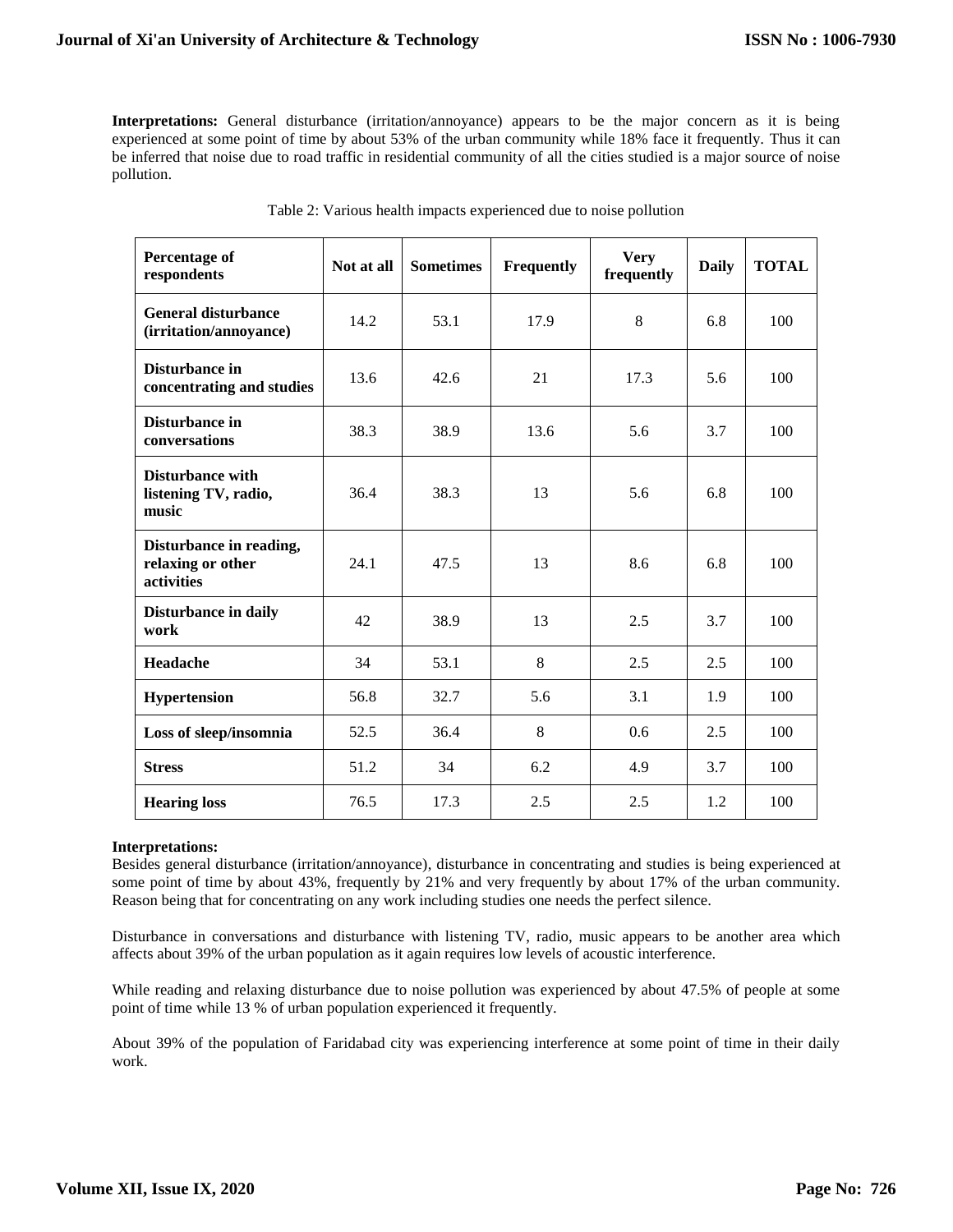Headache may be considered as another adverse health impact factor which is being experienced sometimes by about 53% of the urban community.

Hypertension and loss of sleep along with stress can also not be ignored as about 36% of urban population is being affected by it.

# IV. RECOMMENDATIONS

Complete avoidance of noise pollution may not be possible as it is present everywhere, but several preventive measures can be taken to reduce it. To avoid the damage to public health, action must be taken to reduce noise to the lowest possible levels. To further minimize the adverse health impact of noise pollution on urban population, noise levels are to be controlled by government and pollution control authorities. There are a variety of strategies suggested for mitigating environmental noise pollution.

- Action should be taken where possible to reduce noise at the source itself. In case of road traffic, noise can be reduced by designing quieter engines, limiting of vehicle speeds, maintaining of roadway surface texture, diverting heavy duty vehicles and use of traffic controls for smooth traffic flow.
- Use of noise barriers around noise pollution sources. It will decrease the noise by blocking the path of sound waves to the receiver.
- Vehicles emitting high noise levels should be restricted or diverted.
- Blocking the path of noise by tree plantation across noise sources and urban colonies.
- Replacing diesel vehicles by battery operated vehicles.
- Noise creating commercial activities should not take place near residential colonies.
- Minimum distance must be maintained between residential community and the areas such as traffic lanes, railroad lines as well as airports and industrial zones.
- Noise can be reduced around the hospitals, educational institutions and residential areas by planting large number of trees.
- Raising public awareness through Pollution Control Authorities by informing the general public about adverse impacts of noise on human health.
- Vulnerability to loud sound levels for longer durations must be avoided.

# V. CONCLUSION

The adverse health impacts of environmental noise pollution on urban community are compelling issues all over the globe. Noise levels are beyond limits particularly in urban areas The present study revealed that about 53% of urban population sometimes experience general disturbance such as irritation, annoyance and headache while about 8% to 18% experienced it frequently. About 42% to 47% of urban population sometimes experience disturbance during conversation, concentrating, reading, studying, relaxing and other activities. Hypertension and loss of sleep were experienced sometimes by about 32% to 36% of the urban population. There has been a continuous rise in the hearing loss related patient. To reduce the noise pollution, the government must now work on devising new noise pollution standards. Like air pollution, 24 x 7 monitoring of ambient noise levels for every city. For abatement of noise, researcher must focus to control the noise levels at the source itself. It's high time that the public is made aware about ill effects of noise pollution on human health. To implement noise abatement policies, people and authorities should have basic knowledge about environmental hazards of noise pollution and its need to be controlled. For this, noise should be necessarily included in school curricula and scientific institutes should be established to study about acoustics and noise control. Taking into account the human health, government, State Pollution Control Boards and NGOs must have elaborate and systematic plan of action to contain adverse health effects of environmental pollution.